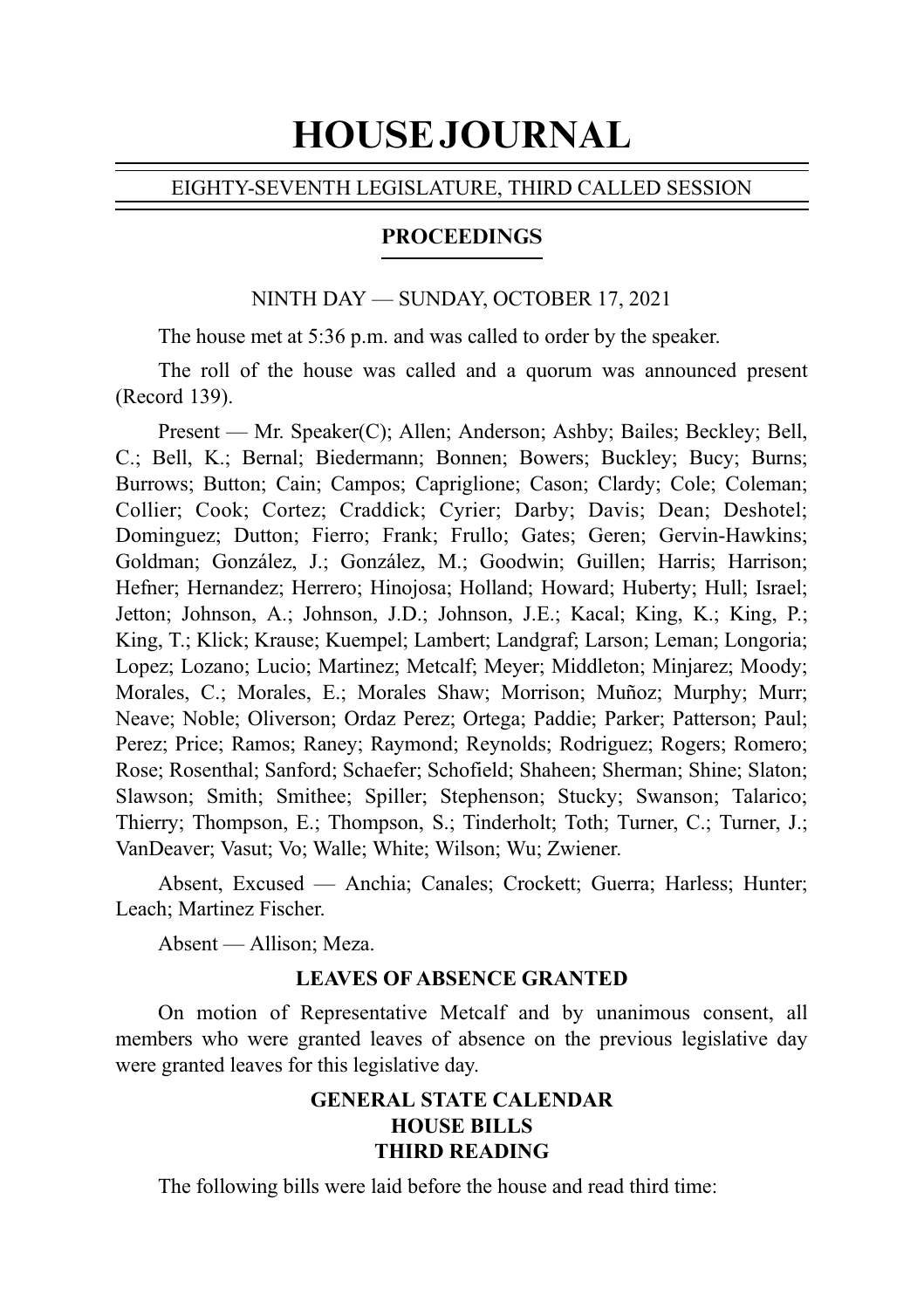#### **HB 133 ON THIRD READING (by Jetton)**

**HB 133**, A bill to be entitled An Act relating to education benefits at public institutions of higher education for certain survivors of public servants.

**HBi133** was passed by (Record 140): 138 Yeas, 0 Nays, 1 Present, not voting.

Yeas — Allen; Anderson; Ashby; Bailes; Beckley; Bell, C.; Bell, K.; Bernal; Biedermann; Bonnen; Bowers; Buckley; Bucy; Burns; Burrows; Button; Cain; Campos; Capriglione; Cason; Clardy; Cole; Coleman; Collier; Cook; Cortez; Craddick; Cyrier; Darby; Davis; Dean; Deshotel; Dominguez; Dutton; Fierro; Frank; Frullo; Gates; Geren; Gervin-Hawkins; Goldman; González, J.; González, M.; Goodwin; Guillen; Harris; Harrison; Hefner; Hernandez; Herrero; Hinojosa; Holland; Howard; Huberty; Hull; Israel; Jetton; Johnson, A.; Johnson, J.D.; Johnson, J.E.; Kacal; King, K.; King, P.; King, T.; Klick; Krause; Kuempel; Lambert; Landgraf; Larson; Leman; Longoria; Lopez; Lozano; Lucio; Martinez; Metcalf; Meyer; Middleton; Minjarez; Moody; Morales, C.; Morales, E.; Morales Shaw; Morrison; Muñoz; Murphy; Murr; Neave; Noble; Oliverson; Ordaz Perez; Ortega; Paddie; Parker; Patterson; Paul; Perez; Price; Ramos; Raney; Raymond; Reynolds; Rodriguez; Rogers; Romero; Rose; Rosenthal; Sanford; Schaefer; Schofield; Shaheen; Sherman; Shine; Slaton; Slawson; Smith; Smithee; Spiller; Stephenson; Stucky; Swanson; Talarico; Thierry; Thompson, E.; Thompson, S.; Tinderholt; Toth; Turner, C.; Turner, J.; VanDeaver; Vasut; Vo; Walle; White; Wilson; Wu; Zwiener.

Present, not voting — Mr. Speaker(C).

Absent, Excused — Anchia; Canales; Crockett; Guerra; Harless; Hunter; Leach; Martinez Fischer.

Absent — Allison; Meza.

#### **STATEMENTS OF VOTE**

When Record No. 140 was taken, my vote failed to register. I would have voted yes.

Allison

When Record No. 140 was taken, I was excused because of important business. I would have voted yes.

**Harless** 

(Allison now present)

#### **GENERAL STATE CALENDAR SENATE BILLS THIRD READING**

The following bills were laid before the house and read third time: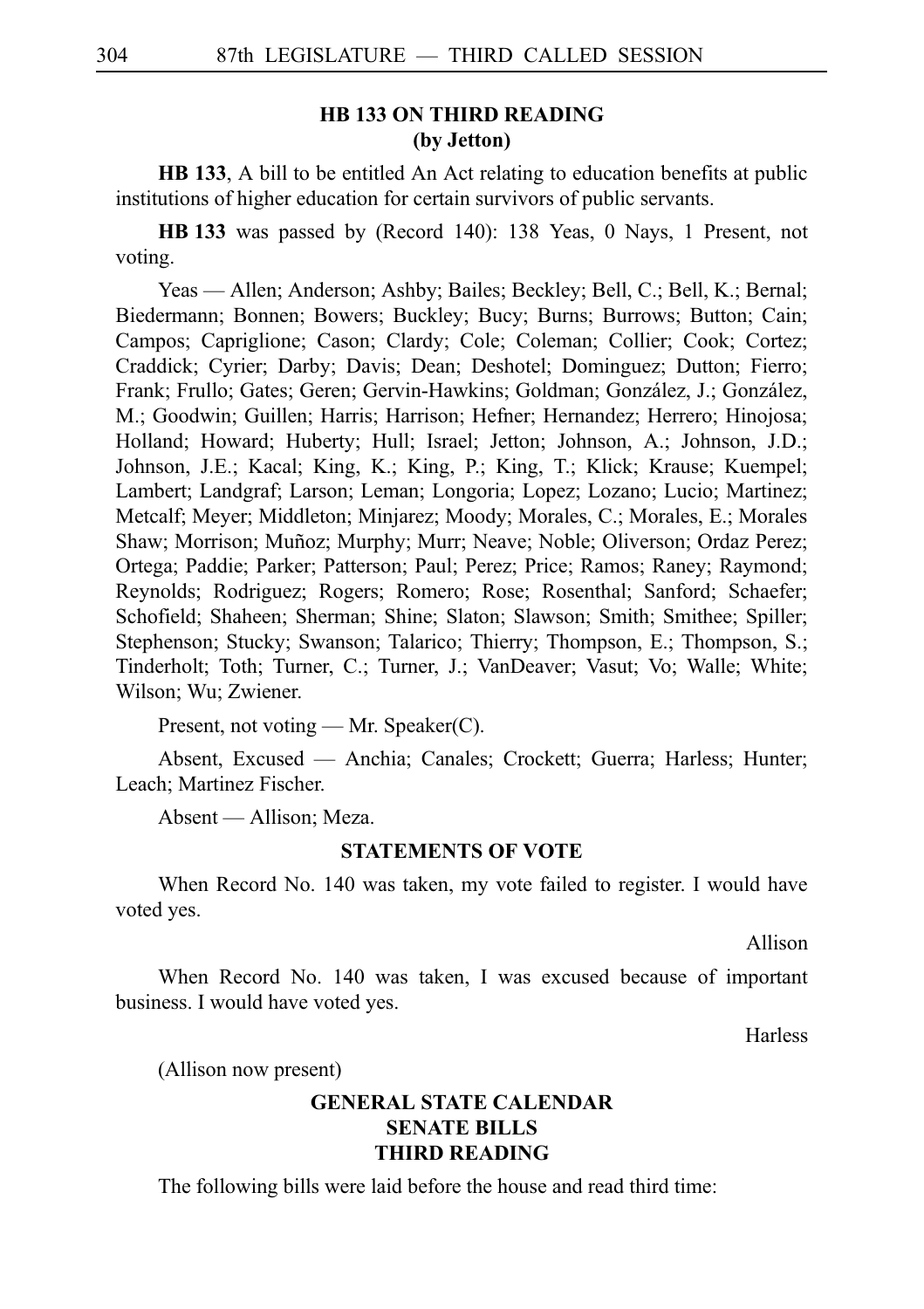#### **SB 52 ON THIRD READING (Bonnen - House Sponsor)**

**SB 52**, A bill to be entitled An Act relating to the issuance of revenue bonds to fund capital projects at public institutions of higher education and the designation of certain appropriated funds allocated to those institutions.

SB 52 was passed by (Record 141): 131 Yeas, 8 Nays, 1 Present, not voting.

Yeas — Allen; Allison; Anderson; Ashby; Bailes; Beckley; Bell, C.; Bell, K.; Bernal; Bonnen; Bowers; Buckley; Bucy; Burns; Burrows; Button; Campos; Capriglione; Clardy; Cole; Coleman; Collier; Cook; Cortez; Craddick; Cyrier; Darby; Davis; Dean; Deshotel; Dominguez; Dutton; Fierro; Frank; Frullo; Gates; Geren; Gervin-Hawkins; Goldman; González, J.; González, M.; Goodwin; Guillen; Harris; Hefner; Hernandez; Herrero; Hinojosa; Holland; Howard; Huberty; Hull; Israel; Jetton; Johnson, A.; Johnson, J.D.; Johnson, J.E.; Kacal; King, K.; King, P.; King, T.; Klick; Krause; Kuempel; Lambert; Landgraf; Larson; Leman; Longoria; Lopez; Lozano; Lucio; Martinez; Metcalf; Meyer; Middleton; Minjarez; Moody; Morales, C.; Morales, E.; Morales Shaw; Morrison; Muñoz; Murphy; Murr; Neave; Noble; Oliverson; Ordaz Perez; Ortega; Paddie; Parker; Patterson; Paul; Perez; Price; Ramos; Raney; Raymond; Reynolds; Rodriguez; Rogers; Romero; Rose; Rosenthal; Sanford; Schofield; Shaheen; Sherman; Shine; Slawson; Smith; Smithee; Spiller; Stephenson; Stucky; Swanson; Talarico; Thierry; Thompson, E.; Thompson, S.; Tinderholt; Turner, C.; Turner, J.; VanDeaver; Vo; Walle; White; Wilson; Wu; Zwiener.

Nays — Biedermann; Cain; Cason; Harrison; Schaefer; Slaton; Toth; Vasut.

Present, not voting — Mr. Speaker(C).

Absent, Excused — Anchia; Canales; Crockett; Guerra; Harless; Hunter; Leach; Martinez Fischer.

Absent — Meza.

#### **STATEMENT OF VOTE**

When Record No. 141 was taken, I was excused because of important business. I would have voted yes.

Harless

#### **RESOLUTIONS REFERRED TO COMMITTEES**

Resolutions were at this time laid before the house and referred to committees. (See the addendum to the daily journal, Referred to Committees, List No. 1.)

#### **PROVIDING FOR ADJOURNMENT**

At 5:40 p.m., Representative Huberty moved that, at the conclusion of the reading of bills and resolutions on first reading and referral to committees, the receipt of messages from the senate, and completion of administrative matters, the house adjourn until 4 p.m. tomorrow in memory of Carole Covey of Kingwood.

The motion prevailed.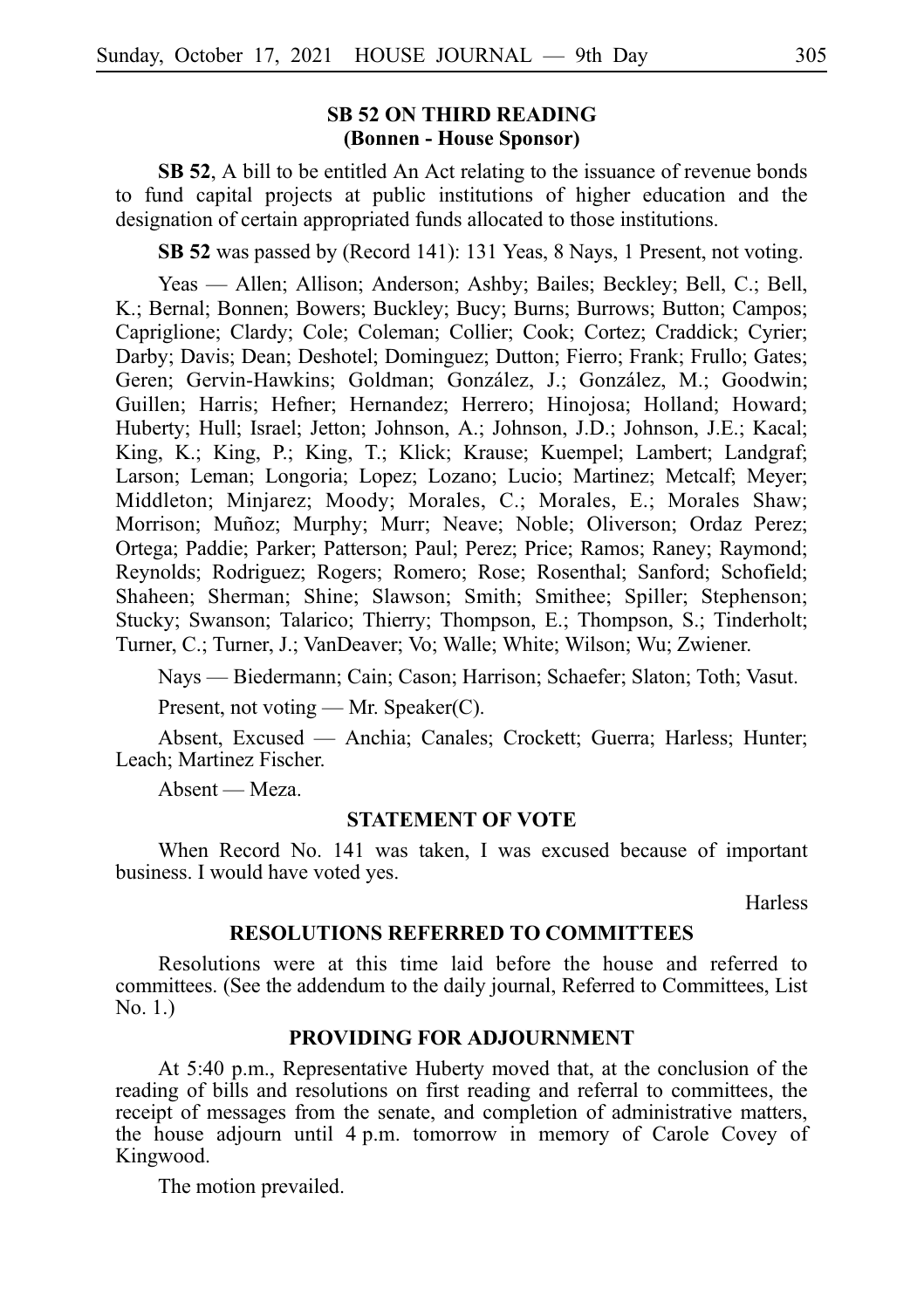#### **Monday, October 18**

The chair called the house to order at 10:42 a.m.

#### **MESSAGE FROM THE SENATE**

A message from the senate was received at this time (see the addendum to the daily journal, Messages from the Senate, Message No. 1).

#### **SB 5 - REQUEST OF SENATE GRANTED CONFERENCE COMMITTEE APPOINTED**

On motion of Representative Patterson, the house granted the request of the senate for the appointment of a Conference Committee on **SB 5**.

The chair announced the appointment of the following conference committee, on the part of the house, on SB 5: Patterson, chair; Button, Schaefer, Shaheen, and Thierry.

#### **RESOLUTIONS REFERRED TO COMMITTEES**

Resolutions were at this time laid before the house and referred to committees. (See the addendum to the daily journal, Referred to Committees, List No. 1 - October 18.)

#### **ADJOURNMENT**

In accordance with a previous motion, the house, at  $10:44$  a.m. October 18, adjourned until 4 p.m. today.

#### ADDENDUM

#### **REFERRED TO COMMITTEES**

The following bills and joint resolutions were today laid before the house, read first time, and referred to committees, and the following resolutions were today laid before the house and referred to committees. If indicated, the chair today corrected the referral of the following measures:

#### **List No. 1**

**HR 281** (By Martinez), Congratulating Wilbert and Mary Cardenas of Weslaco on their 50th wedding anniversary.

To Resolutions Calendars.

#### **List No. 1** - October 18

**HR 282** (By Minjarez), Commending the Honorable Lyle Larson on his service in the Texas House of Representatives.

To Resolutions Calendars.

**HR 283** (By Minjarez), Commending Lynlie Wallace for her service as chief of staff in the office of State Representative Lyle Larson.

To Resolutions Calendars.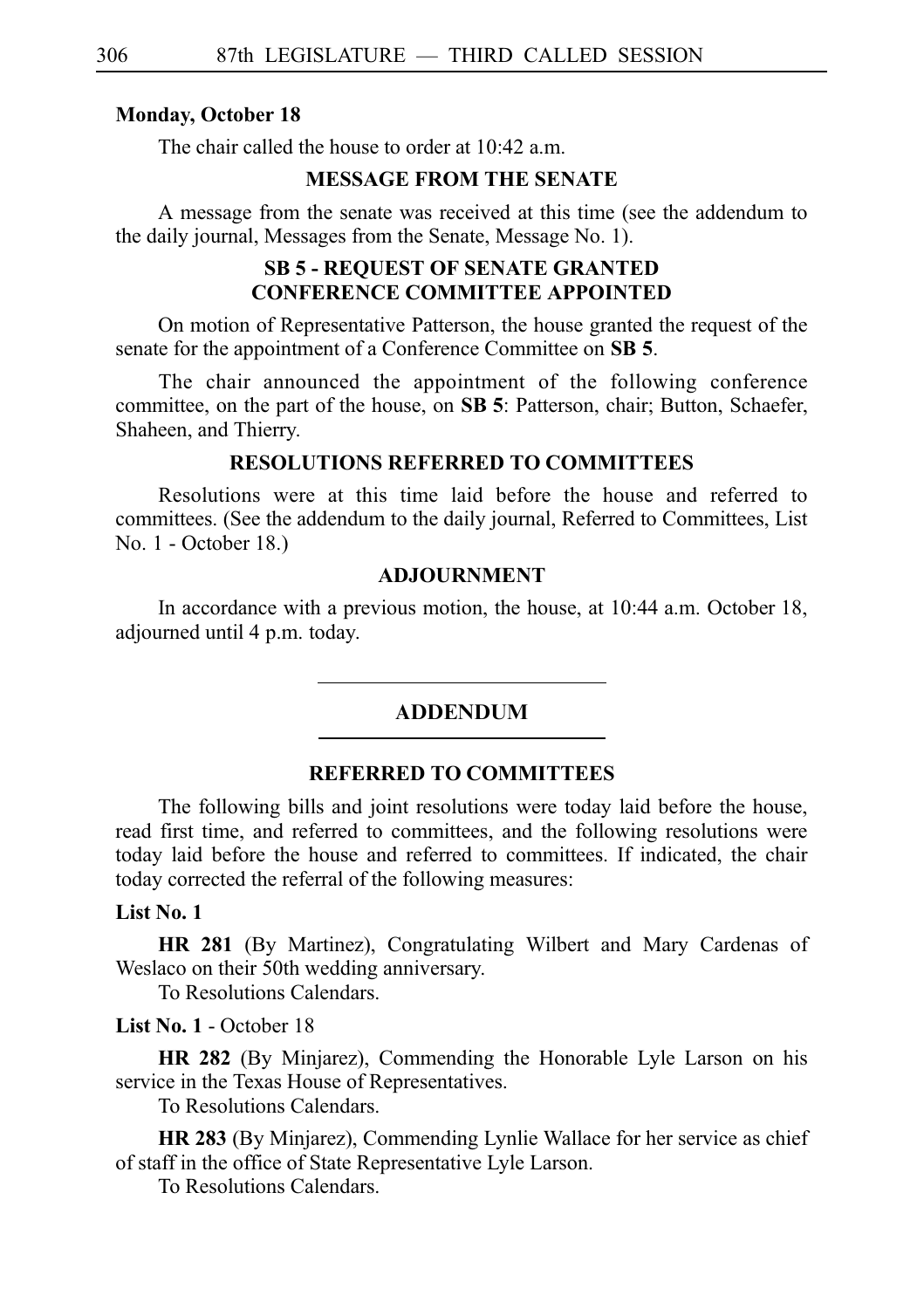**HR 284** (By Zwiener), Commending Kai Shappley for her advocacy work in behalf of the transgender youth community in Texas.

To Resolutions Calendars.

**HR 285** (By Zwiener), Commending Kimberly Shappley for her advocacy in behalf of the transgender youth community in Texas.

To Resolutions Calendars.

**HR 286** (By Guillen), In memory of Duval County judge Gilbert N. Saenz. To Resolutions Calendars.

**HR 287** (By Holland), Congratulating Melaney McDaniel Loar of Rockwall on her induction into the Sterling College Athletics Hall of Fame.

To Resolutions Calendars.

### **MESSAGES FROM THE SENATE**

The following messages from the senate were today received by the house:

**Message No. 1**

#### MESSAGE FROM THE SENATE SENATE CHAMBER Austin, Texas Monday, October 18, 2021

The Honorable Speaker of the House House Chamber Austin, Texas

Mr. Speaker:

I am directed by the senate to inform the house that the senate has taken the following action:

THE SENATE HAS REFUSED TO CONCUR IN THE HOUSE AMENDMENTS TO THE FOLLOWING MEASURES AND REQUESTS THE APPOINTMENT OF A CONFERENCE COMMITTEE TO ADJUST THE DIFFERENCES BETWEEN THE TWO HOUSES:

#### **SB 5**

Senate Conferees: Lucio - Chair/Bettencourt/Hinojosa/Paxton/Whitmire

Respectfully, Patsy Spaw Secretary of the Senate

#### **APPENDIX**

# **STANDING COMMITTEE REPORTS**

Favorable reports have been filed by committees as follows: